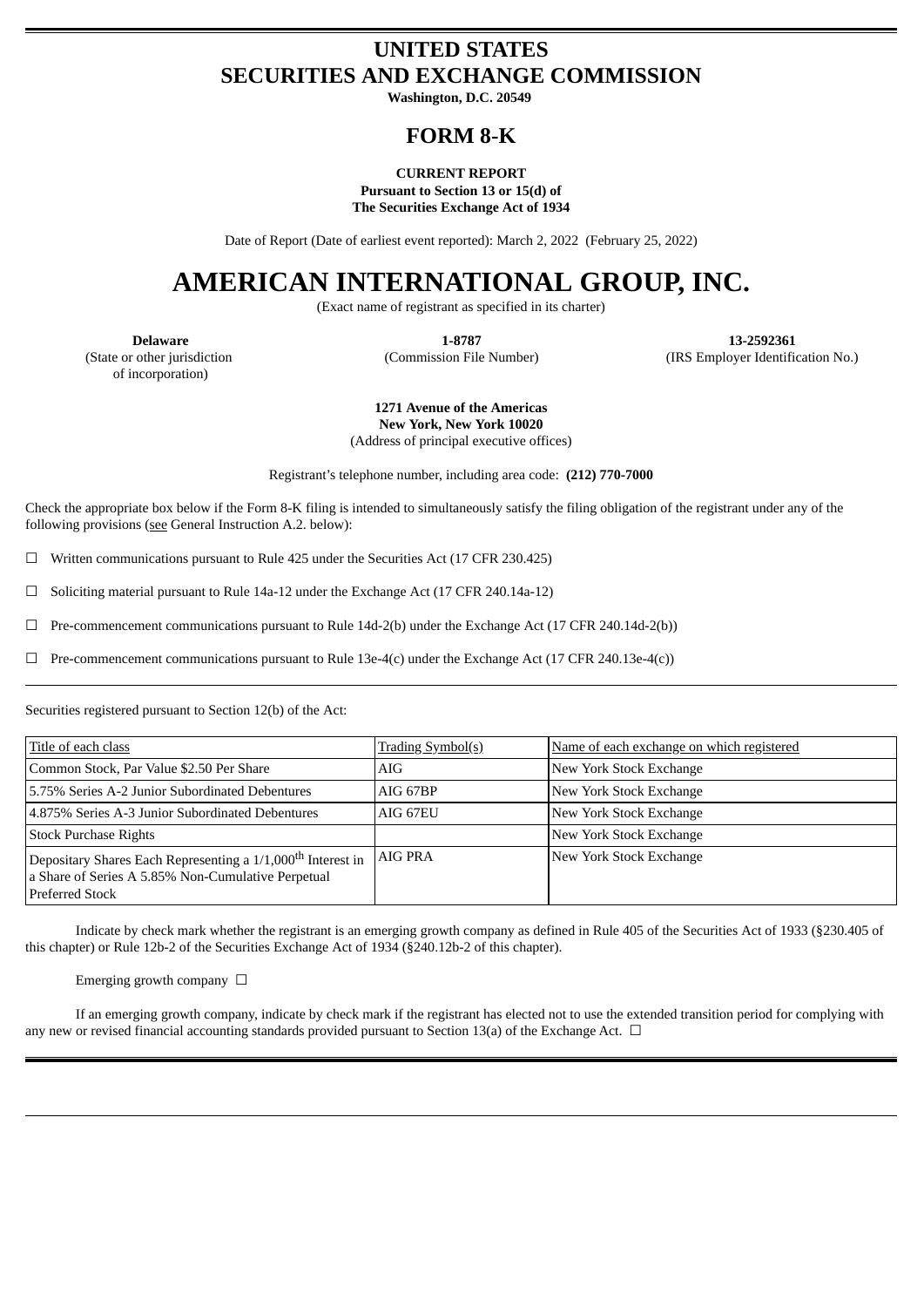#### **Section 1 – Registrant's Business and Operations**

#### **Item 1.01. Entry into a Material Definitive Agreement.**

On February 25, 2022, SAFG Retirement Services, Inc. ("SAFG"), a subsidiary of American International Group, Inc. ("AIG") and the holding company for AIG's Life and Retirement business, entered into an 18-Month Delayed Draw Term Loan Agreement (the "18-Month DDTL Agreement") among SAFG, as borrower, the lenders party thereto and the administrative agent thereto, and a 3-Year Delayed Draw Term Loan Agreement (the "3-Year DDTL Agreement", and together with the 18-Month DDTL Agreement, the "Facilities") among SAFG, as borrower, the lenders party thereto and the administrative agent thereto. AIG has previously announced its intention to separate its Life and Retirement business from AIG.

The 18-Month DDTL Agreement and 3-Year DDTL Agreement provide SAFG with committed delayed draw term loan facilities in the aggregate principal amount of \$6 billion and \$3 billion, respectively. The ability to borrow under the Facilities is subject to, among other conditions, SAFG's confirmation to the administrative agent that an initial public offering of SAFG ("IPO") is expected to be consummated within five business days following such borrowing. Any commitments under the 18-Month DDTL Agreement that remain undrawn will automatically terminate upon the consummation of an IPO. Commitments under the 3-Year DDTL Agreement will remain available for borrowing until December 30, 2022, subject to the terms and conditions thereof. The proceeds of the Facilities may be used for general corporate purposes, including the repayment of the promissory note previously issued by SAFG to AIG in the amount of \$8.3 billion, which, as previously disclosed, will be required to be paid to AIG prior to an IPO of SAFG.

Borrowings under each Facility will bear interest at a rate per annum equal to Term SOFR plus an applicable credit spread adjustment plus a margin that varies from 0.750% to 1.250% based on the then applicable credit ratings of SAFG's senior long-term unsecured debt. Undrawn commitments will accrue commitment fees at a rate that varies from 0.080% to 0.175% based on such credit ratings, commencing 120 days after the date of the Facilities. Loans under the 18-Month DDTL Agreement and 3-Year DDTL Agreement will mature on August 25, 2023, and February 25, 2025, respectively, unless an IPO has not occurred on or prior to December 30, 2022, in which case the loans under both Facilities will mature on such date. Each of the Facilities is subject to mandatory prepayment (or, to the extent undrawn, permanent commitment reductions) to the extent of any net cash proceeds received by SAFG from incurring debt for borrowed money or issuing hybrid securities, in each case, subject to certain exceptions including an exception for up to \$500 million of debt or hybrid securities in the aggregate. In addition, if SAFG borrows under either Facility prior to an IPO of SAFG and the IPO does not occur within five business days of such borrowing, SAFG must prepay the outstanding loans, but in such event the Facilities shall remain available for subsequent borrowing.

The Facilities require SAFG to maintain a specified minimum consolidated net worth and subject SAFG to a specified maximum ratio of total consolidated debt to total consolidated capitalization, subject to certain limitations and exceptions. In addition, the Facilities contain certain customary representations and warranties and affirmative and negative covenants, including limitations with respect to the incurrence of certain types of liens and certain fundamental changes. Amounts due under the Facilities may be accelerated upon an "event of default," as defined in the Facilities, such as failure to pay amounts owed thereunder when due, breach of a covenant, material inaccuracy of a representation, or occurrence of bankruptcy or insolvency, subject in some cases to cure periods.

The foregoing description of the Facilities does not purport to be complete and is qualified in its entirety by the terms and conditions of the Facilities, copies of which will be attached as exhibits to the AIG's Quarterly Report on Form 10-Q for the quarter ended March 31, 2022.

#### **Section 2 – Financial Information**

#### Item 2.03. Creation of a Direct Financial Obligation or an Obligation under an Off-Balance Sheet Arrangement of a Registrant.

The information set forth in Item 1.01 is incorporated herein by reference.